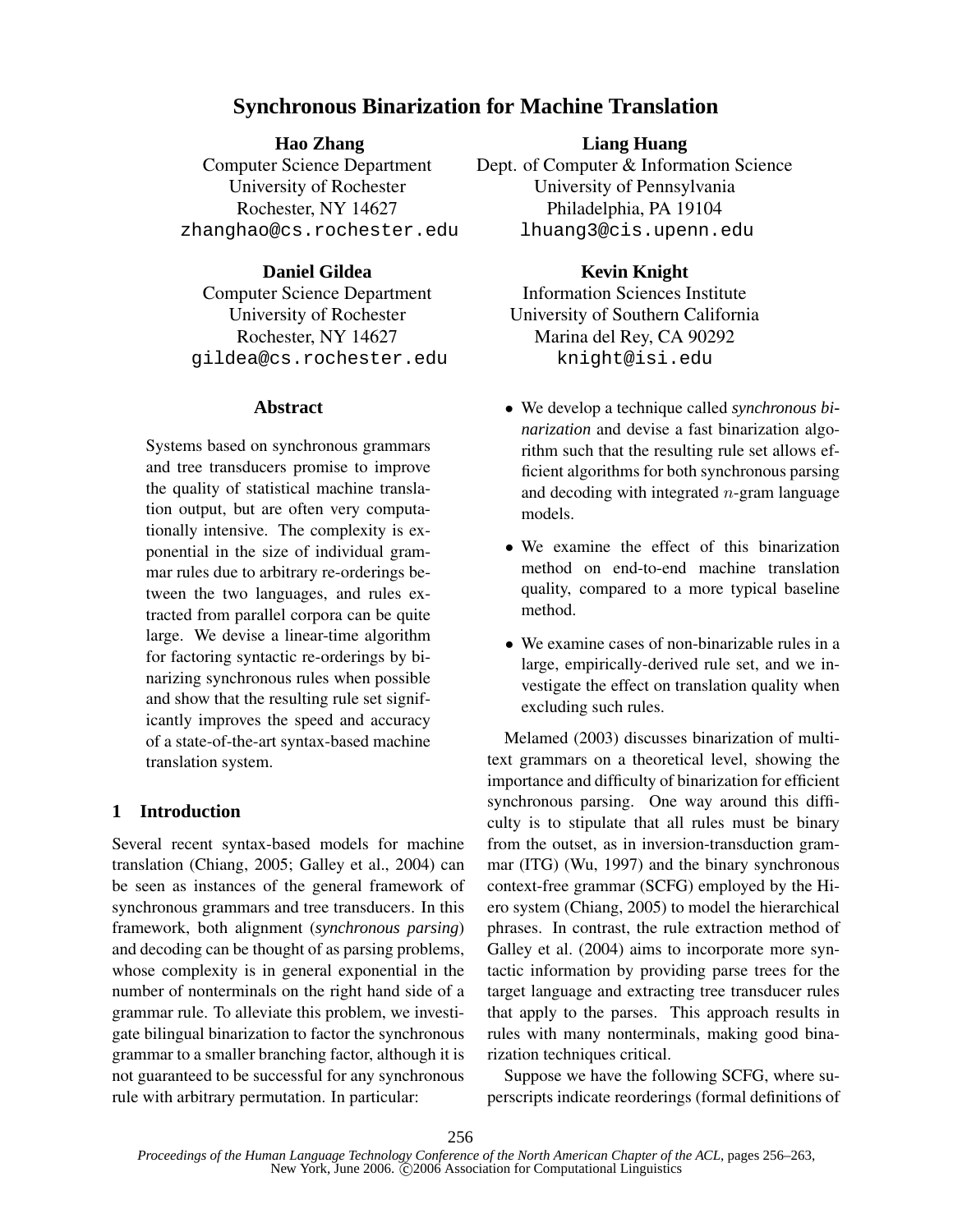

Figure 1: A pair of synchronous parse trees in the SCFG (1). The dashed curves indicate pairs of synchronous nonterminals (and sub trees).

SCFGs can be found in Section 2):

- $S \rightarrow \quad NP^{(1)} VP^{(2)} PP^{(3)}, NP^{(1)} PP^{(3)} VP^{(2)}$
- (1) NP → Powell, *Baoweier*
- $VP \rightarrow$  held a meeting, *juxing le huitan* PP → with Sharon, *yu Shalong*

Decoding can be cast as a (monolingual) parsing problem since we only need to parse the sourcelanguage side of the SCFG, as if we were constructing a CFG projected on Chinese out of the SCFG. The only extra work we need to do for decoding is to build corresponding target-language (English) subtrees in parallel. In other words, we build *synchronous trees* when parsing the source-language input, as shown in Figure 1.

To efficiently decode with CKY, we need to binarize the projected CFG grammar.<sup>1</sup> Rules can be binarized in different ways. For example, we could binarize the first rule left to right or right to left:

$$
\begin{array}{ccc}\nS \to & V_{\text{NP-PP}} \text{ VP} & S \to & \text{NP } V_{\text{PP-VP}} \\
V_{\text{NP-PP}} \to & \text{NP PP} & \text{or} & V_{\text{PP-VP}} \to & \text{PP VP}\n\end{array}
$$

We call those intermediate symbols (e.g.  $V_{PP-VP}$ ) *virtual nonterminals* and corresponding rules *virtual rules*, whose probabilities are all set to 1.

These two binarizations are no different in the translation-model-only decoding described above, just as in monolingual parsing. However, in the source-channel approach to machine translation, we need to combine probabilities from the translation model (an SCFG) with the language model (an ngram), which has been shown to be very important for translation quality (Chiang, 2005). To do bigram-integrated decoding, we need to augment each chart item  $(X, i, j)$  with two target-language *boundary words* u and v to produce a bigram-item like  $\begin{pmatrix} u & v \\ i & X \end{pmatrix}$  , following the dynamic programming algorithm of Wu (1996).

Now the two binarizations have very different effects. In the first case, we first combine NP with PP:

$$
\frac{\left(\begin{array}{cc}\text{Powell} & \cdots & \text{Powell} \\ \text{1} & 2 \end{array}\right) : p \qquad \left(\begin{array}{cc}\text{with} & \cdots & \text{Sharon} \\ \text{2} & 4 \end{array}\right) : q}{\left(\begin{array}{cc}\text{Powell} & \cdots & \text{Swell} \\ \text{1} & V_{\text{NP-PP}} & 4 \end{array}\right) : pq}
$$

where  $p$  and  $q$  are the scores of antecedent items.

This situation is unpleasant because in the targetlanguage NP and PP are *not* contiguous so we cannot apply language model scoring when we build the  $V_{NP-PP}$  item. Instead, we have to maintain all four boundary words (rather than two) and postpone the language model scoring till the next step where  $V_{NP-PP}$ is combined with  $\begin{pmatrix} \text{held} & \cdots & \text{meeting} \\ 2 & \text{VP} & 4 \end{pmatrix}$  $\int$  to form an S item. We call this binarization method *monolingual binarization* since it works only on the source-language projection of the rule without respecting the constraints from the other side.

This scheme generalizes to the case where we have  $n$  nonterminals in a SCFG rule, and the decoder conservatively assumes nothing can be done on language model scoring (because target-language spans are non-contiguous in general) until the real nonterminal has been recognized. In other words, targetlanguage boundary words from each child nonterminal of the rule will be cached in all virtual nonterminals derived from this rule. In the case of m-gram integrated decoding, we have to maintain  $2(m - 1)$  boundary words for each child nonterminal, which leads to a prohibitive overall complexity of  $O(|w|^{3+2n(m-1)})$ , which is exponential in rule size (Huang et al., 2005). Aggressive pruning must be used to make it tractable in practice, which in general introduces many search errors and adversely affects translation quality.

In the second case, however:

$$
\frac{\left(\begin{array}{c}\text{with } \dots \text{ Sharon} \\ 2\end{array}\right) : r \qquad \left(\begin{array}{c}\text{held } \dots \text{ meeting} \\ 4\end{array}\right) : s}{\left(\begin{array}{c}\text{held } \dots \text{ Stanford} \\ 2\end{array}\right) : rs \cdot \Pr(\text{with } |\text{ meeting})}
$$

Here since PP and VP are contiguous (but swapped) in the target-language, we can include the

 $1$ Other parsing strategies like the Earley algorithm use an internal binary representation (e.g. dotted-rules) of the original grammar to ensure cubic time complexity.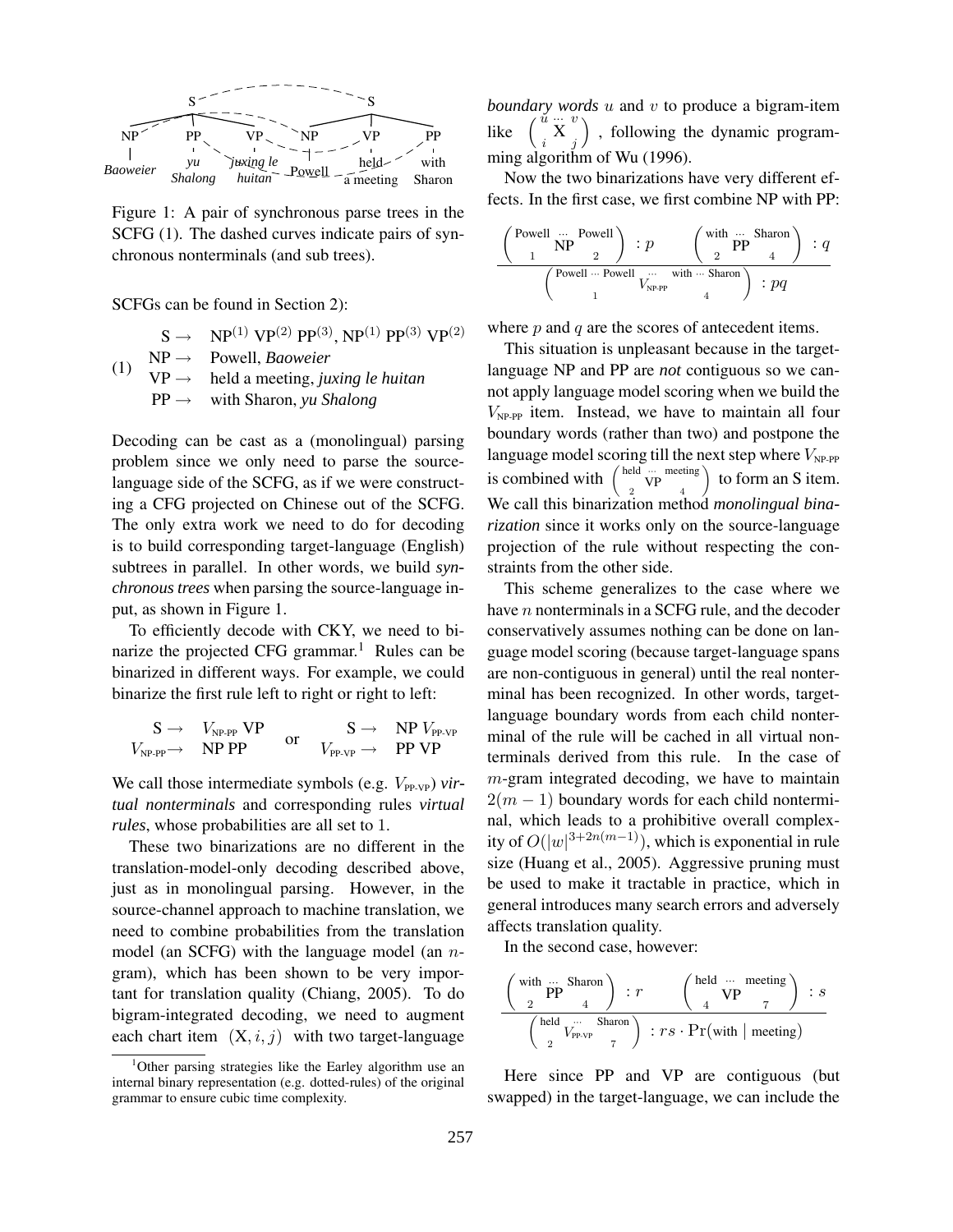

Figure 2: The alignment pattern (left) and alignment matrix (right) of the synchronous production.

language model score by adding  $Pr(\text{with} \mid \text{ meeting}),$ and the resulting item again has two boundary words. Later we add  $Pr(held \mid Power)$  when the resulting item is combined with Powell  $\frac{1}{N}$  Powell  $\frac{1}{2}$  $\setminus$ to form an S item. As illustrated in Figure 2,  $V_{PP-VP}$  has contiguous spans on both source and target sides, so that we can generate a binary-branching SCFG:

(2) 
$$
S \rightarrow NP^{(1)} V_{PP\text{-VP}}^{(2)}, NP^{(1)} V_{PP\text{-VP}}^{(2)}
$$

$$
V_{PP\text{-VP}} \rightarrow VP^{(1)} PP^{(2)}, PP^{(2)} VP^{(1)}
$$

In this case m-gram integrated decoding can be done in  $O(|w|^{3+4(m-1)})$  time which is much lowerorder polynomial and no longer depends on rule size (Wu, 1996), allowing the search to be much faster and more accurate facing pruning, as is evidenced in the Hiero system of Chiang (2005) where he restricts the hierarchical phrases to be a binary SCFG. The benefit of binary grammars also lies in synchronous parsing (alignment). Wu (1997) shows that parsing a binary SCFG is in  $O(|w|^6)$  while parsing SCFG is NP-hard in general (Satta and Peserico, 2005).

The same reasoning applies to tree transducer rules. Suppose we have the following tree-to-string rules, following Galley et al. (2004):

$$
S(x_0: NP, VP(x_2: VP, x_1: PP)) → x_0 x_1 x_2
$$
  
NP(NNP(Powell)) → *Baoweier*  
(3) VP(VBD(held), NP(DT(a) NPS(mecting))) → *juxing le huitan*  
PP(TO(with), NP(NNP(Sharon))) → *yu Shalong*

where the reorderings of nonterminals are denoted by variables  $x_i$ .

Notice that the first rule has a multi-level lefthand side subtree. This system can model nonisomorphic transformations on English parse trees to "fit" another language, for example, learning that the  $(S (V O))$  structure in English should be transformed into a  $(V S O)$  structure in Arabic, by looking at two-level tree fragments (Knight and Graehl, 2005). From a synchronous rewriting point of view, this is more akin to synchronous tree substitution grammar (STSG) (Eisner, 2003). This larger locality is linguistically motivated and leads to a better parameter estimation. By imagining the left-hand-side trees as special nonterminals, we can virtually create an SCFG with the same generative capacity. The technical details will be explained in Section 3.2.

In general, if we are given an arbitrary synchronous rule with many nonterminals, what are the good decompositions that lead to a binary grammar? Figure 2 suggests that a binarization is good if every virtual nonterminal has contiguousspans on both sides. We formalize this idea in the next section.

### **2 Synchronous Binarization**

A **synchronous CFG** (SCFG) is a context-free rewriting system for generating string pairs. Each rule (*synchronous production*) rewrites a nonterminal in two dimensions subject to the constraint that the sequence of nonterminal children on one side is a permutation of the nonterminal sequence on the other side. Each co-indexed child nonterminal pair will be further rewritten as a unit.<sup>2</sup> We define the language  $L(G)$  produced by an SCFG G as the pairs of terminal strings produced by rewriting exhaustively from the start symbol.

As shown in Section 3.2, terminals do not play an important role in binarization. So we now write rules in the following notation:

$$
X \to X_1^{(1)}...X_n^{(n)}, X_{\pi(1)}^{(\pi(1))}...X_{\pi(n)}^{(\pi(n))}
$$

where each  $X_i$  is a variable which ranges over nonterminals in the grammar and  $\pi$  is the **permutation** of the rule. We also define an SCFG rule as  $n$ -ary if its permutation is of  $n$  and call an SCFG  $n$ -ary if its longest rule is  $n$ -ary. Our goal is to produce an equivalent *binary* SCFG for an input n-ary SCFG.

 $2$ In making one nonterminal play dual roles, we follow the definitions in (Aho and Ullman, 1972; Chiang, 2005), originally known as Syntax Directed Translation Schema (SDTS). An alternative definition by Satta and Peserico (2005) allows co-indexed nonterminals taking different symbols in two dimensions. Formally speaking, we can construct an equivalent SDTS by creating a cross-product of nonterminals from two sides. See (Satta and Peserico, 2005, Sec. 4) for other details.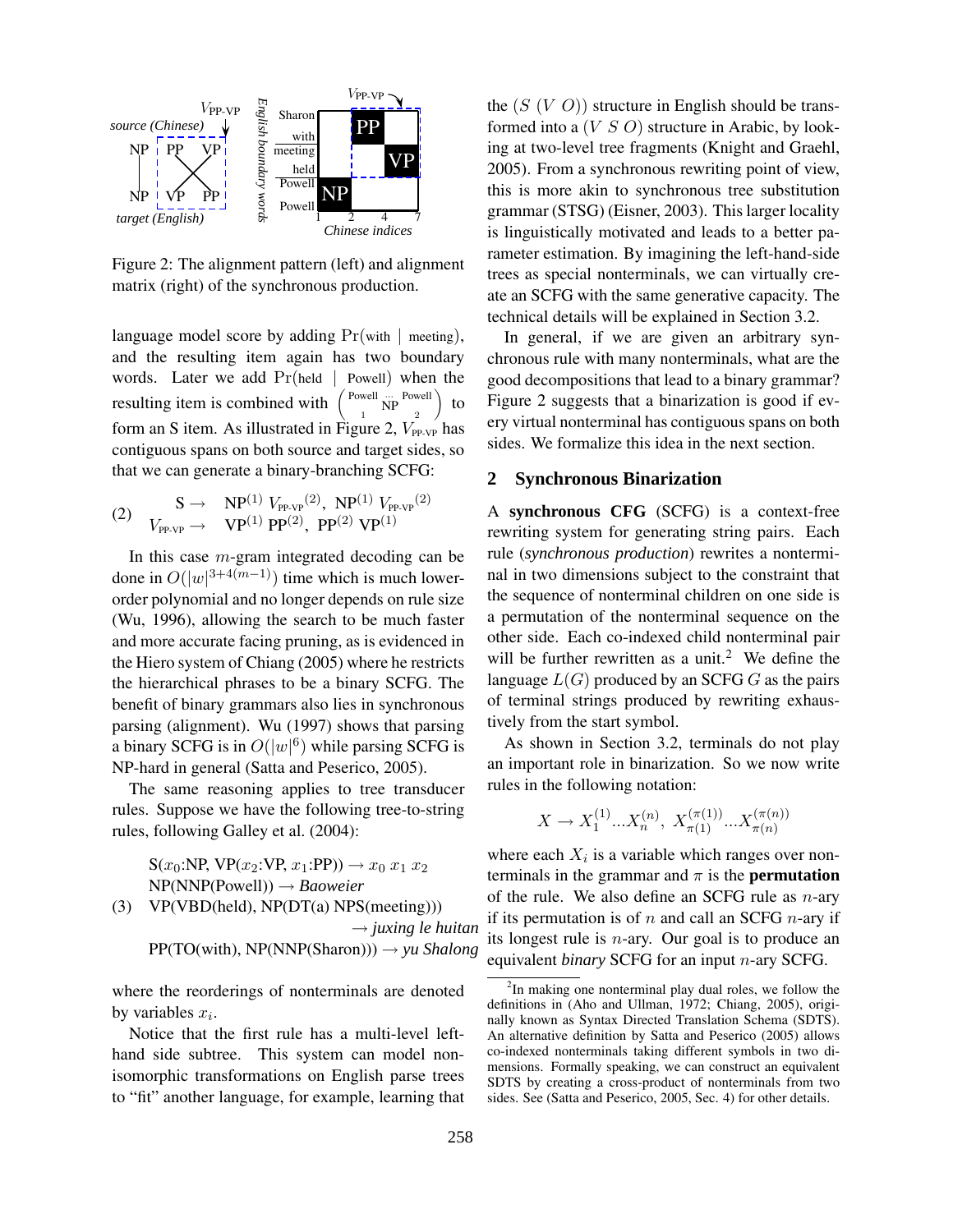

Figure 3: (a) and (b): two binarization patterns for  $(2, 3, 5, 4)$ . (c): alignment matrix for the nonbinarizable permuted sequence (2, 4, 1, 3)

However, not every SCFG can be binarized. In fact, the binarizability of an  $n$ -ary rule is determined by the structure of its permutation, which can sometimes be resistant to factorization (Aho and Ullman, 1972). So we now start to rigorously define the binarizability of permutations.

### **2.1 Binarizable Permutations**

A **permuted sequence** is a permutation of consecutive integers. For example,  $(3, 5, 4)$  is a permuted sequence while  $(2, 5)$  is not. As special cases, single numbers are permuted sequences as well.

A sequence a is said to be **binarizable** if it is a permuted sequence and either

- 1. a is a singleton, i.e.  $\mathbf{a} = (a)$ , or
- 2. a can be split into two sub sequences, i.e.  $a = (b; c)$ , where b and c are both binarizable permuted sequences. We call such a division (b; c) a **binarizable split** of a.

This is a recursive definition. Each binarizable permuted sequence has at least one hierarchical binarization pattern. For instance, the permuted sequence  $(2, 3, 5, 4)$  is binarizable (with two possible binarization patterns) while  $(2, 4, 1, 3)$  is not (see Figure 3).

#### **2.2 Binarizable SCFG**

An SCFG is said to be **binarizable** if the permutation of each synchronous production is binarizable. We denote the class of binarizable SCFGs as **bSCFG**. This set represents an important subclass of SCFG that is easy to handle (parsable in  $O(|w|^6)$ ) and covers many interesting longer-than-two rules.<sup>3</sup>



Figure 4: Subclasses of SCFG. The thick arrow denotes the direction of synchronous binarization. For clarity reasons, binary SCFG is coded as SCFG-2.

**Theorem 1.** *For each grammar* G *in bSCFG, there exists a binary SCFG*  $G'$ *, such that*  $L(G') = L(G)$ *.* 

*Proof.* Once we decompose the permutation of n in the original rule into binary permutations, all that remains is to decorate the skeleton binary parse with nonterminal symbols and attach terminals to the skeleton appropriately. We explain the technical details in the next section.  $\Box$ 

### **3 Binarization Algorithms**

We have reduced the problem of binarizing an SCFG rule into the problem of binarizing its permutation. This problem can be cast as an instance of synchronous ITG parsing (Wu, 1997). Here the parallel string pair that we are parsing is the integer sequence  $(1...n)$  and its permutation  $(\pi(1)... \pi(n))$ . The goal of the ITG parsing is to find a synchronous tree that agrees with the alignment indicated by the permutation. In fact, as demonstrated previously, some permutations may have more than one binarization patterns among which we only need one. Wu (1997, Sec. 7) introduces a non-ambiguous ITG that prefers left-heavy binary trees so that for each permutation there is a unique synchronous derivation (binarization pattern).

However, this problem has more efficient solutions. Shapiro and Stephens (1991, p. 277) informally present an iterative procedure where in each pass it scans the permuted sequence from left to right and combines two adjacent sub sequences whenever possible. This procedure produces a left-heavy binarization tree consistent with the unambiguous ITG and runs in  $O(n^2)$  time since we need n passes in the worst case. We modify this procedure and improve

<sup>&</sup>lt;sup>3</sup>Although we factor the SCFG rules individually and define bSCFG accordingly, there are some grammars (the dashed

circle in Figure 4), which can be binarized only by analyzing interactions between rules. Below is a simple example:

 $S \rightarrow X^{(1)} X^{(2)} X^{(3)} X^{(4)}, X^{(2)} X^{(4)} X^{(1)} X^{(3)}$  $X \rightarrow$  a, a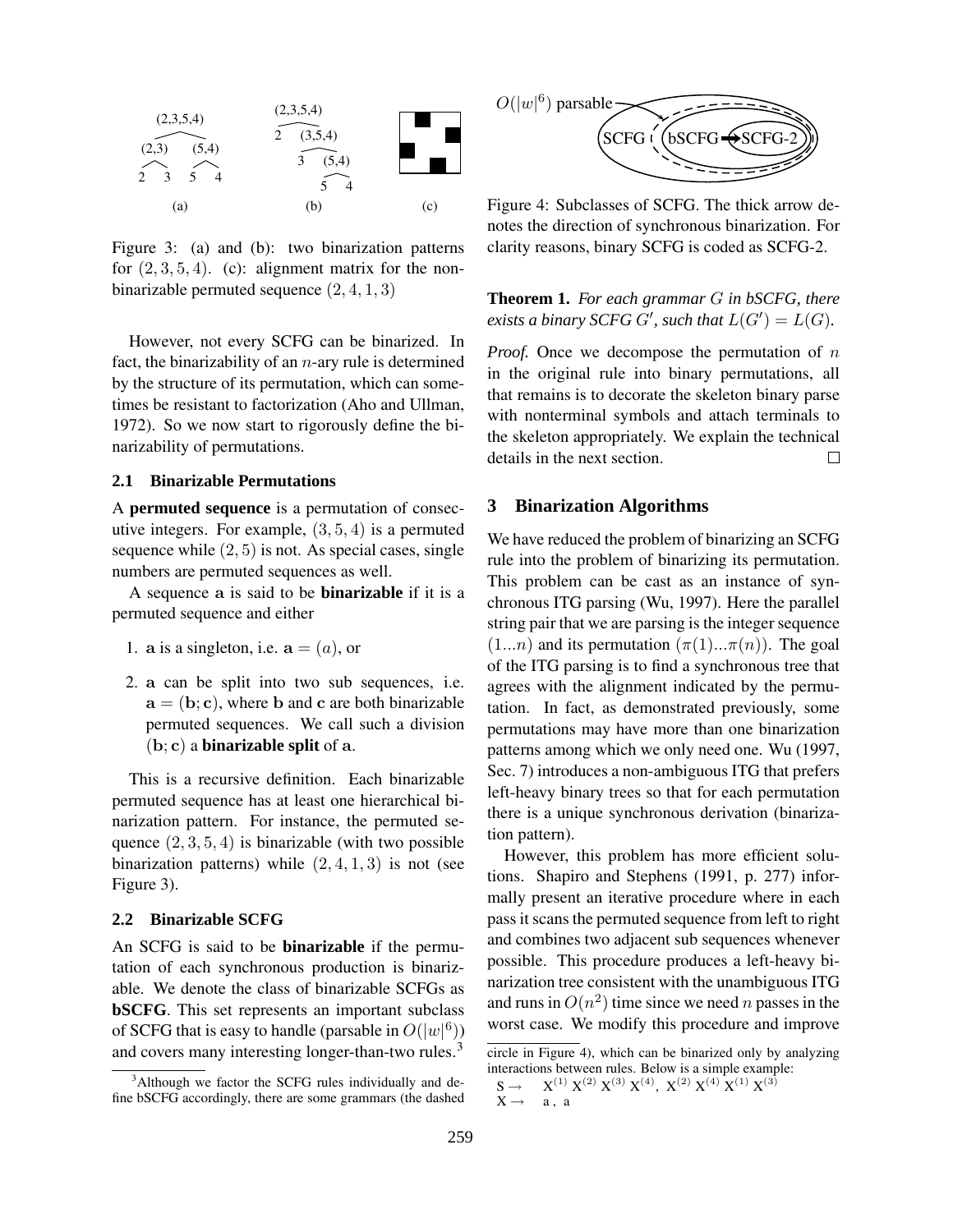| iteration stack |          | input          | action          |                                                            |
|-----------------|----------|----------------|-----------------|------------------------------------------------------------|
|                 |          | 15342          |                 |                                                            |
|                 | 1        | 5342           | shift           |                                                            |
| 1               | 15       | 342            | shift           |                                                            |
| 2               | 153 42   |                | shift           |                                                            |
| 3               | 1534 2   |                | shift           |                                                            |
|                 | $153-42$ |                | reduce $[3, 4]$ |                                                            |
|                 | $13-5$   | $\overline{2}$ |                 | reduce $\langle 5, [3, 4] \rangle$                         |
| 4               | $13-52$  |                | shift           |                                                            |
|                 | $12-5$   |                |                 | reduce $\langle 2, \langle 5, [3, 4] \rangle \rangle$      |
|                 | $1-5$    |                |                 | reduce $[1, \langle 2, \langle 5, [3, 4] \rangle \rangle]$ |
|                 |          |                |                 |                                                            |

Figure 5: Example of Algorithm 1 on the input  $(1, 5, 3, 4, 2)$ . The rightmost column shows the binarization-trees generated at each reduction step.

it into a linear-time shift-reduce algorithm that only needs one pass through the sequence.

### **3.1 The linear-time skeleton algorithm**

The (unique) **binarization tree**  $bi(\mathbf{a})$  for a binarizable permuted sequence a is recursively defined as follows:

- if  $\mathbf{a} = (a)$ , then  $bi(\mathbf{a}) = a$ ;
- otherwise let  $\mathbf{a} = (\mathbf{b}; \mathbf{c})$  to be the *rightmost* binarizable split of a. then

$$
bi(\mathbf{a}) = \begin{cases} [bi(\mathbf{b}), bi(\mathbf{c})] & b_1 < c_1 \\ \langle bi(\mathbf{b}), bi(\mathbf{c}) \rangle & b_1 > c_1. \end{cases}
$$

For example, the binarization tree for  $(2, 3, 5, 4)$ is  $[2, 3], \langle 5, 4 \rangle$ , which corresponds to the binarization pattern in Figure 3(a). We use  $\Box$  and  $\Diamond$  for straight and inverted combinations respectively, following the ITG notation (Wu, 1997). The rightmost split ensures left-heavy binary trees.

The skeleton binarization algorithm is an instance of the widely used left-to-right shift-reduce algorithm. It maintains a stack for contiguous subsequences discovered so far, like 2-5, 1. In each iteration, it shifts the next number from the input and repeatedly tries to reduce the top two elements on the stack if they are consecutive. See Algorithm 1 for details and Figure 5 for an example.

**Theorem 2.** *Algorithm 1 succeeds if and only if the input permuted sequence* a *is binarizable, and in case of success, the binarization pattern recovered is the binarization tree of* a*.*

*Proof.*  $\rightarrow$ : it is obvious that if the algorithm succeeds then a is binarizable using the binarization pattern recovered.

 $\leftarrow$ : by a complete induction on n, the length of a. Base case:  $n = 1$ , trivial.

Assume it holds for all  $n' < n$ .

If a is binarizable, then let  $\mathbf{a} = (\mathbf{b}; \mathbf{c})$  be its rightmost binarizable split. By the induction hypothesis, the algorithm succeeds on the partial input b, reducing it to the single element  $s[0]$  on the stack and recovering its binarization tree  $bi(\mathbf{b})$ .

Let  $c = (c_1;c_2)$ . If  $c_1$  is binarizable and triggers our binarizer to make a straight combination of  $(b; c_1)$ , based on the property of permutations, it must be true that  $(c_1; c_2)$  is a valid straight concatenation. We claim that  $c_2$  must be binarizable in this situation. So,  $(b, c_1; c_2)$  is a binarizable split to the right of the rightmost binarizable split  $(b; c)$ , which is a contradiction. A similar contradiction will arise if b and  $c_1$  can make an inverted concatenation.

Therefore, the algorithm will scan through the whole c *as if* from the empty stack. By the induction hypothesis again, it will reduce c into  $s[1]$ on the stack and recover its binarization tree  $bi(c)$ . Since b and c are combinable, the algorithm reduces  $s[0]$  and  $s[1]$  in the last step, forming the binarization tree for a, which is either  $[bi(\mathbf{b}), bi(\mathbf{c})]$  or  $\langle bi(\mathbf{b}), bi(\mathbf{c})\rangle$ .  $\Box$ 

The running time of Algorithm 1 is linear in  $n$ , the length of the input sequence. This is because there are exactly *n* shifts and at most  $n-1$  reductions, and each shift or reduction takes  $O(1)$  time.

## **3.2 Binarizing tree-to-string transducers**

Without loss of generality, we have discussed how to binarize synchronous productions involving only nonterminals through binarizing the corresponding skeleton permutations. We still need to tackle a few technical problems in the actual system.

First, we are dealing with tree-to-string transducer rules. We view each left-hand side subtree as a monolithic nonterminal symbol and factor each transducer rule into two SCFG rules: one from the root nonterminal to the subtree, and the other from the subtree to the leaves. In this way we can uniquely reconstruct the tree-to-string derivation using the two-step SCFG derivation. For example,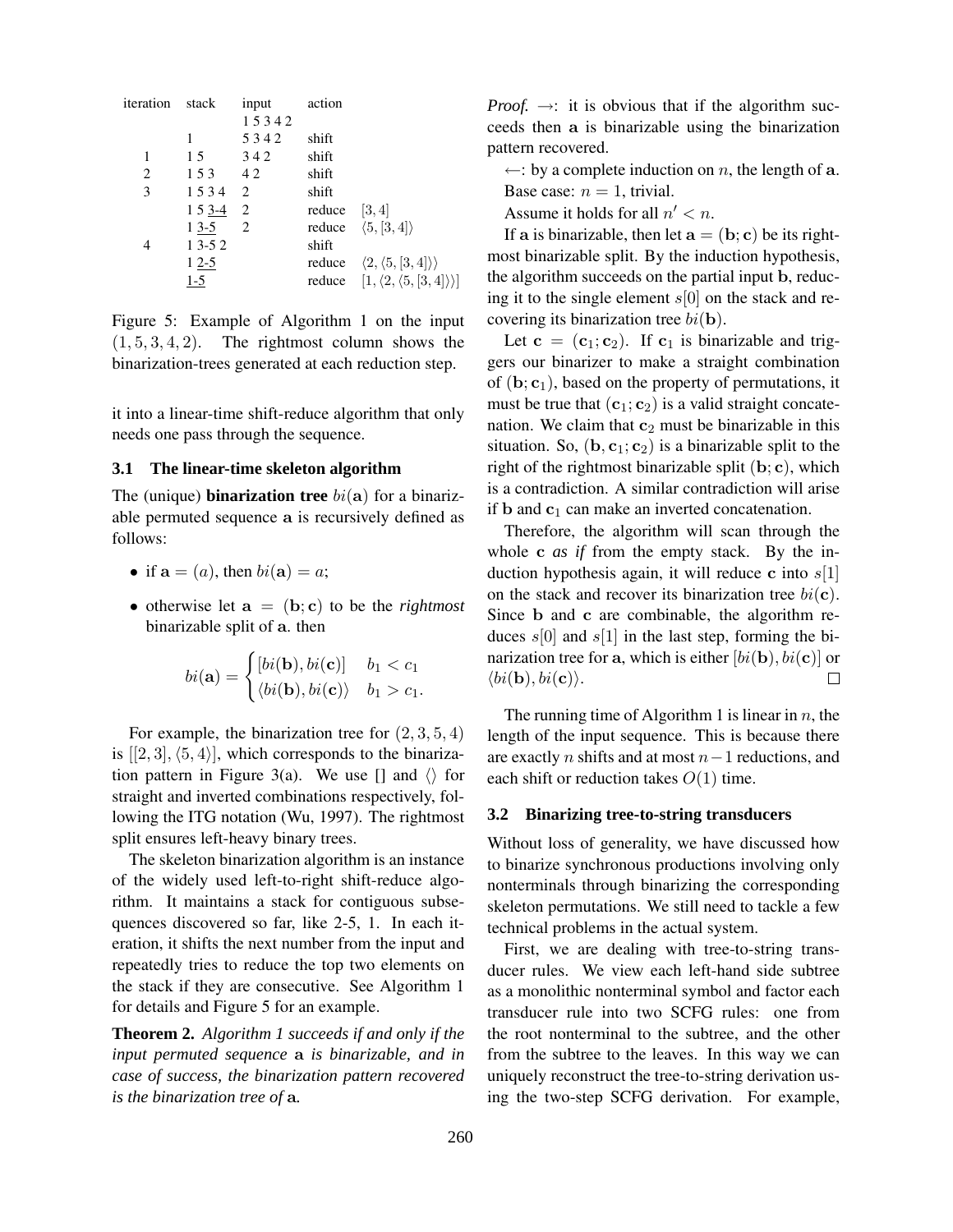**Algorithm 1** The Linear-time Binarization Algorithm

|     | 1: function BINARIZABLE(a)                             |                                                                                              |
|-----|--------------------------------------------------------|----------------------------------------------------------------------------------------------|
| 2:  | $top \leftarrow 0$                                     | $\triangleright$ stack top pointer                                                           |
| 3:  | $PUSH(a_1, a_1)$                                       | $\triangleright$ initial shift                                                               |
| 4:  | for $i \leftarrow 2$ to  a  do                         | $\triangleright$ for each remaining element                                                  |
| 5:  | $PUSH(a_i, a_i)$                                       | $\triangleright$ shift                                                                       |
| 6:  | while $top > 1$ and CONSECUTIVE(s[top], s[top - 1]) do | $\triangleright$ keep reducing if possible                                                   |
| 7:  | $(p, q) \leftarrow \text{COMBINE}(s[top], s[top - 1])$ |                                                                                              |
| 8:  | $top \leftarrow top - 2$                               |                                                                                              |
| 9:  | PUSH(p,q)                                              |                                                                                              |
| 10: | <b>return</b> $(top = 1)$                              | $\triangleright$ if reduced to a single element then the input is binarizable, otherwise not |
|     | 11: <b>function</b> CONSECUTIVE( $(a, b), (c, d)$ )    |                                                                                              |
| 12: | <b>return</b> $(b = c - 1)$ or $(d = a - 1)$           | $\triangleright$ either straight or inverted                                                 |
|     | 13: function COMBINE( $(a, b), (c, d)$ )               |                                                                                              |
| 14: | <b>return</b> $(min(a, c), max(b, d))$                 |                                                                                              |

consider the following tree-to-string rule:



We create a specific nonterminal, say,  $T_{859}$ , which is a unique identifier for the left-hand side subtree and generate the following two SCFG rules:

ADJP 
$$
\rightarrow
$$
 T<sub>859</sub><sup>(1)</sup>, T<sub>859</sub><sup>(1)</sup>  
\nT<sub>859</sub>  $\rightarrow$  RB<sup>(1)</sup> resp. for the NN<sup>(2)</sup> PP<sup>(3)</sup>,  
\nRB<sup>(1)</sup> *f*<sub>UZ</sub>*e* PP<sup>(3)</sup> *de* NN<sup>(2)</sup>

Second, besides synchronous nonterminals, terminals in the two languages can also be present, as in the above example. It turns out we can attach the terminals to the skeleton parse for the synchronous nonterminal strings quite freely as long as we can uniquely reconstruct the original rule from its binary parse tree. In order to do so we need to keep track of sub-alignments including both aligned nonterminals and neighboring terminals.

When binarizing the second rule above, we first run the skeleton algorithm to binarize the underlying permutation  $(1, 3, 2)$  to its binarization tree  $[1, \langle 3, 2 \rangle]$ . Then we do a post-order traversal to the skeleton tree, combining Chinese terminals (one at a time) at the leaf nodes and merging English terminals greedily at internal nodes:



A pre-order traversal of the decorated binarization tree gives us the following binary SCFG rules:

$$
\begin{array}{ccc}\nT_{859} & \rightarrow & V_1^{(1)} V_2^{(2)}, V_1^{(1)} V_2^{(2)} \\
V_1 & \rightarrow & RB^{(1)}, RB^{(1)} \text{ fixed} \\
V_2 & \rightarrow & resp. \text{ for the NN}^{(1)} V_3^{(2)}, V_3^{(2)} \text{ NN}^{(1)} \\
V_3 & \rightarrow & PP^{(1)}, PP^{(1)} \text{ de}\n\end{array}
$$

where the virtual nonterminals are:

$$
V_1: V[RB, flux]
$$
  
 
$$
V_2: V\langle V[PP, de], resp. for the NN
$$
  
 
$$
V_3: V[PP, de]
$$

Analogous to the "dotted rules" in Earley parsing for monolingual CFGs, the names we create for the virtual nonterminals reflect the underlying sub-alignments, ensuring intermediate states can be shared across different tree-to-string rules without causing ambiguity.

The whole binarization algorithm still runs in time linear in the number of symbols in the rule (including both terminals and nonterminals).

### **4 Experiments**

In this section, we answer two empirical questions.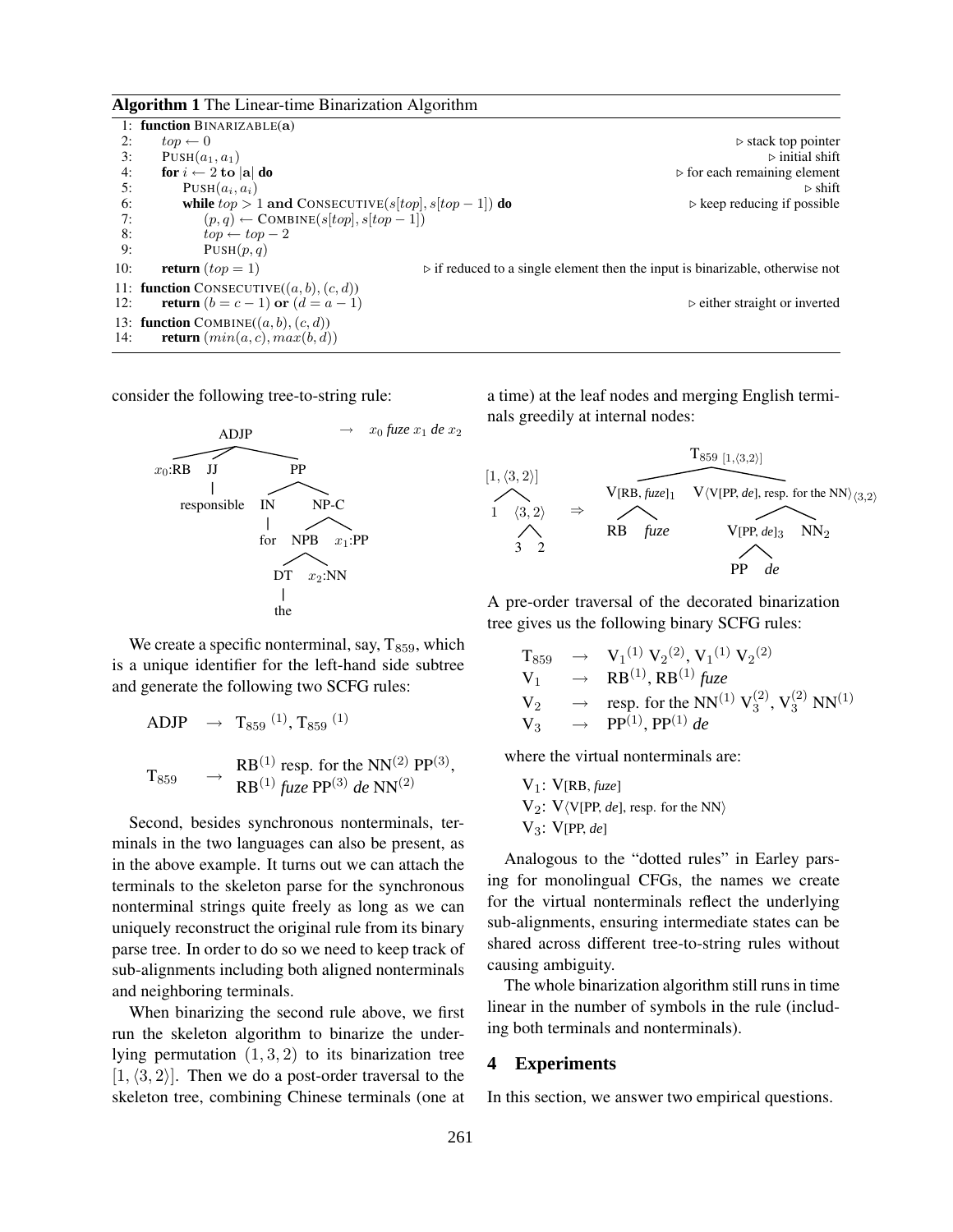

Figure 6: The solid-line curve represents the distribution of all rules against permutation lengths. The dashed-line stairs indicate the percentage of non-binarizable rules in our initial rule set while the dotted-line denotes that percentage among all permutations.

### **4.1 How many rules are binarizable?**

It has been shown by Shapiro and Stephens (1991) and Wu (1997, Sec. 4) that the percentage of binarizable cases over all permutations of length  $n$  quickly approaches 0 as  $n$  grows (see Figure 6). However, for machine translation, it is more meaningful to compute the ratio of binarizable rules extracted from real text. Our rule set is obtained by first doing word alignment using GIZA++ on a Chinese-English parallel corpus containing 50 million words in English, then parsing the English sentences using a variant of Collins parser, and finally extracting rules using the graph-theoretic algorithm of Galley et al. (2004). We did a "spectrum analysis" on the resulting rule set with 50,879,242 rules. Figure 6 shows how the rules are distributed against their lengths (number of nonterminals). We can see that the percentage of non-binarizable rules in each bucket of the same length does not exceed 25%. Overall, 99.7% of the rules are binarizable. Even for the 0.3% nonbinarizable rules, human evaluations show that the majority of them are due to alignment errors. It is also interesting to know that 86.8% of the rules have monotonic permutations, i.e. either taking identical or totally inverted order.

#### **4.2 Does synchronous binarizer help decoding?**

We did experiments on our CKY-based decoder with two binarization methods. It is the responsibility of the binarizer to instruct the decoder how to compute the language model scores from children nonterminals in each rule. The baseline method is monolingual left-to-right binarization. As shown in Section 1, decoding complexity with this method is exponential in the size of the longest rule and since we postpone all the language model scorings, pruning in this case is also biased.

| system                    | bleu  |
|---------------------------|-------|
| monolingual binarization  | 36.25 |
| synchronous binarization  | 38.44 |
| alignment-template system | 37.00 |

Table 1: Syntax-based systems vs. ATS

To move on to synchronous binarization, we first did an experiment using the above baseline system without the 0.3% non-binarizable rules and did not observe any difference in BLEU scores. So we safely move a step further, focusing on the binarizable rules only.

The decoder now works on the binary translation rules supplied by an external synchronous binarizer. As shown in Section 1, this results in a simplified decoder with a polynomial time complexity, allowing less aggressive and more effective pruning based on both translation model and language model scores.

We compare the two binarization schemes in terms of translation quality with various pruning thresholds. The rule set is that of the previous section. The test set has 116 Chinese sentences of no longer than 15 words. Both systems use trigram as the integrated language model. Figure 7 demonstrates that decoding accuracy is significantly improved after synchronous binarization. The number of edges proposed during decoding is used as a measure of the size of search space, or time efficiency. Our system is consistently faster and more accurate than the baseline system.

We also compare the top result of our synchronous binarization system with the state-of-theart alignment-template approach (ATS) (Och and Ney, 2004). The results are shown in Table 1. Our system has a promising improvement over the ATS